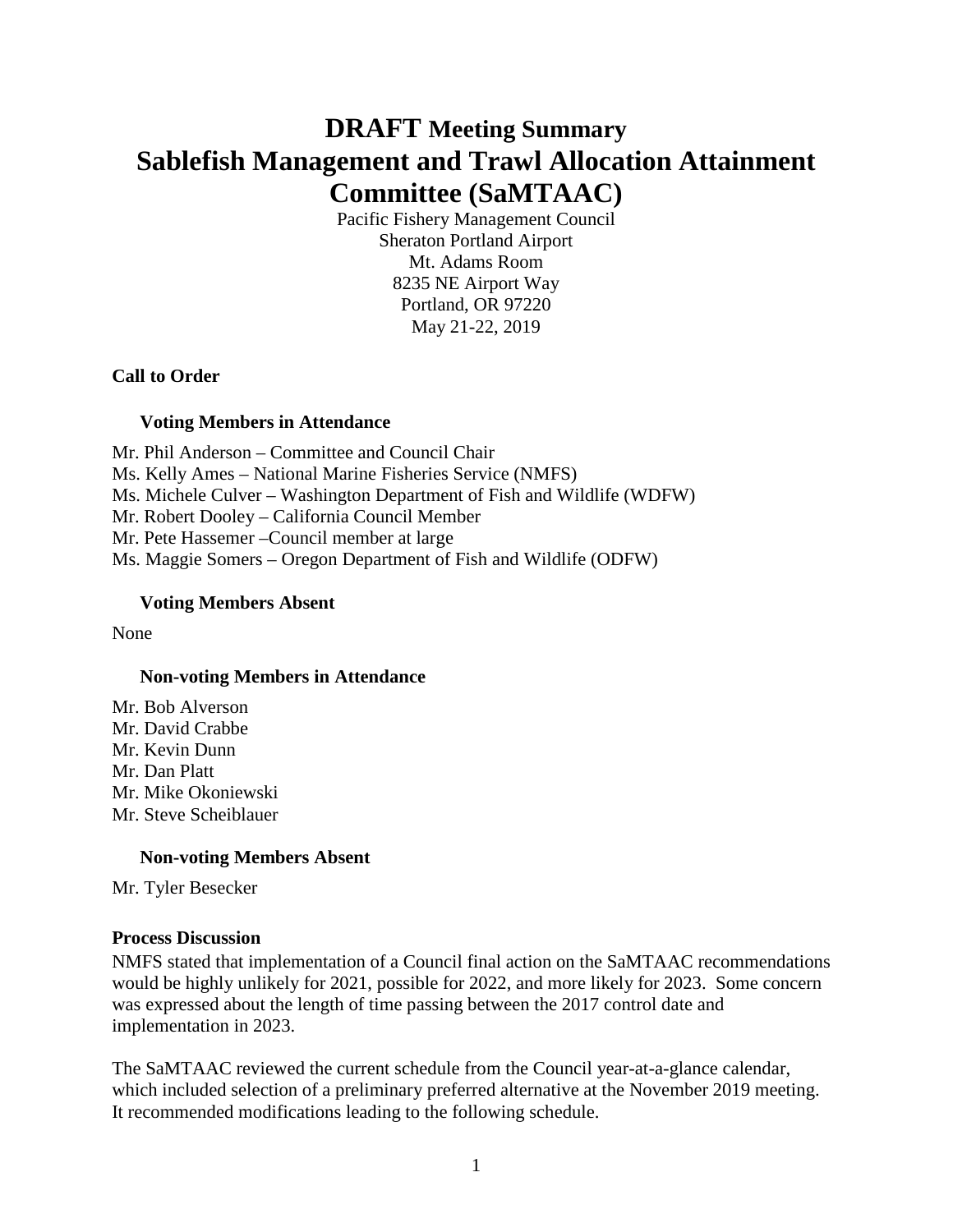| <b>Time Period</b> | <b>Activity</b>                                                                      |
|--------------------|--------------------------------------------------------------------------------------|
| June 2019          | Council Meeting: SaMTAAC information report to Council                               |
| Summer 2019        | Analysis<br>NMFS/State/Council staff consultation on potential implementation issues |
| September 2019     | Council Meeting: Issue not on agenda (remove currently scheduled update).            |
| October 9-10       | SaMTAAC Meeting                                                                      |
| November 2019      | Council Meeting: Progress report                                                     |
| Winter 2019-2020   | SaMTAAC Meeting (if needed)                                                          |
| March 2020         | Council Meeting: Select range of alternatives                                        |
| September 2020     | Council Meeting: Select preliminary preferred alternative                            |
| TBD                | Council Meeting: Select final preferred alternative                                  |

## **Opening Comments**

Committee members shared observations, expectations, and questions.

For the sablefish north of 36º N. lat., question was raised as to whether the objective was just to increase attainment of Dover and thornyheads or other species as well. Other committee members noted that sablefish allocation was helpful for getting all groundfish species out of the water, including whiting, and important for rebuilding the trawl fleet.

For the area south of 36º, a perspective was shared that the committee should be considering alternatives that increase sablefish harvest in that area, rather than only alternatives that would transfer sablefish quota from the south to the north. It was noted that as a result of community based efforts conditions in the region are changing, including the entry of new buyers operating just to the north that might begin purchasing product out of the south. A view was also expressed that the reasons that sablefish in the south is going unharvetsed were not easy to address and not amenable to work by this committee. There could be unintended consequences from trying to address issues in the south, for example, large vessels from outside the area coming in to take the available catch and adversely impacting other local fishing grounds and fleets.

The view was expressed that the alternatives need to be evaluated based on the principles the committee adopted. The question at hand is what will benefit the fisheries' and communities' economic viability over the long-term, and the alternatives need to be focused on a long-term solution rather than short-term issues specific to current circumstances.

Concern was expressed about whether the options that would shift trawl allocation to the north would violate the annual catch limits (ACL) and it was suggested that those alternatives might be tabled on that basis. There is a proposed management measure being considered in the new management measure prioritization process that might deal with that and the upcoming stock assessment may provide useful information for future consideration of this issue. However, there was also a concern that movement of southern ACL to the north could re-open other allocation issues and uncertainties about the impact of that move on stock structures. Additionally, infrastructure in the south seems to be recovering.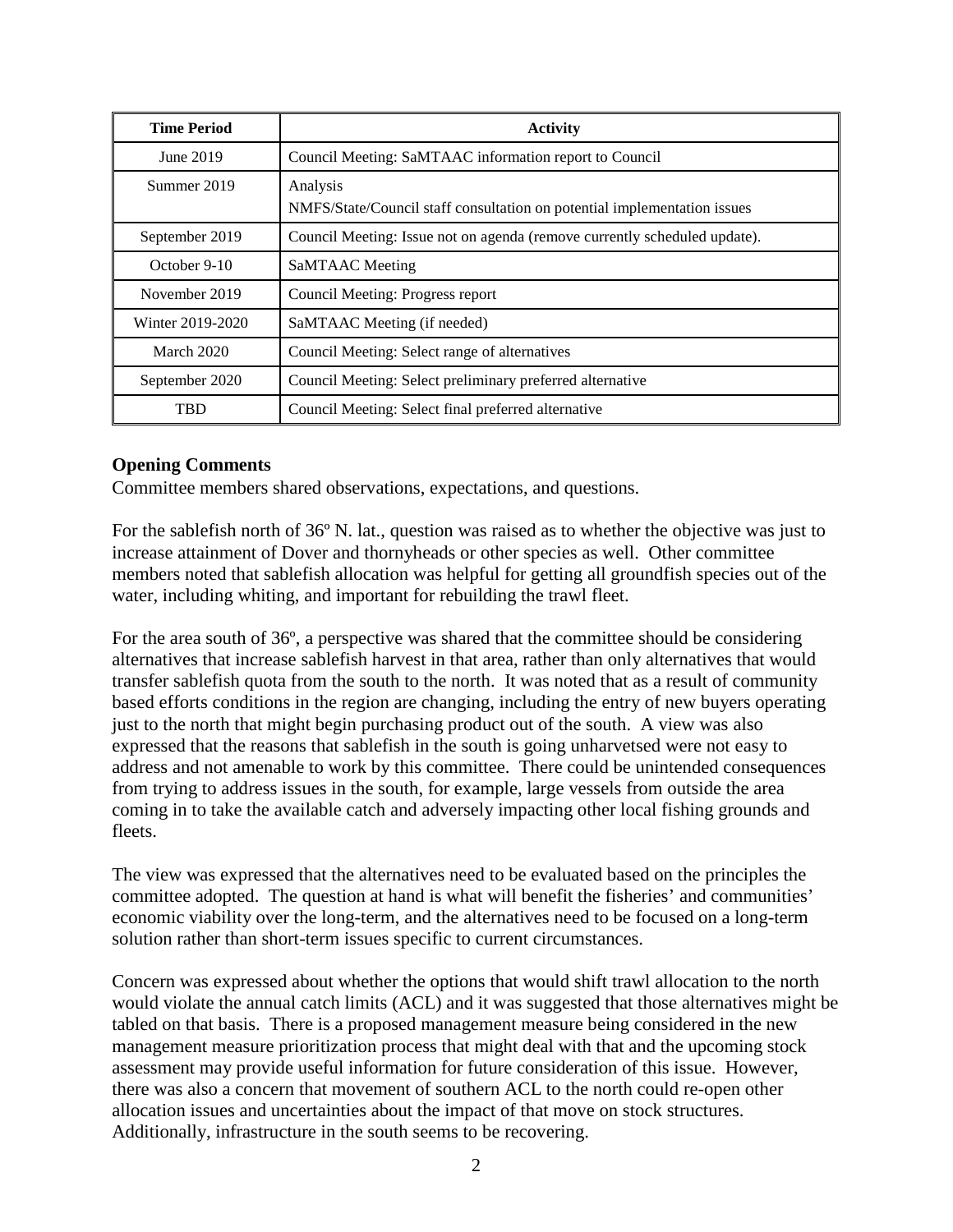It was noted that the work of this committee could become extensive and extended unless it stays tightly focused and linked to the charge. The context of that charge is important. Across three industry workshops the possibility that objectives of catch share program were being undermined by the harvest of trawl allocated sablefish with fixed gear rose to a high level of concern. That, coupled with the possibility that shifting some of the underutilized southern sablefish to the north might be part of the solution to the problem in the north, led to the creation of this committee and its charge. The focus should be on putting any limitations in place that might be necessary to ensure that gear switching is not undermining the objectives of the catch share program.

With respect to the rationale for the alternatives, a committee member expressed concern about provisions intended to impact quota pound (QP) prices and frustration that the current alternatives seemed defensive, rather than proactively trying to increase attainment and stimulate groundfish markets.

After the opening committee comments, Ms. Ames provided a National Marine Fisheries Service (NMFS) graphic that illustrated how the coastwide sablefish overfishing limit (OFL) and allowable biological catch (ABC) were established then divided into ACLs and allocated among sectors. Consideration would have to be given to how to specify movement of southern trawl allocation to the north in a manner that did not alter other intersector allocations while ensuring that ACLs, ABCs, and OFLs are not exceeded. It would be possible to do this but might involve specifying how intersector allocations would be adjusted or not adjusted when trawl allocation is shifted from south of 36º N. lat. to the north. This would likely also require an fishery management plan (FMP) amendment.

# **Need, Purpose, Principles, etc.**

This agenda item began with a presentation illustrating the degree to which sablefish trawl allocations are being attained, amounts attained by trawl and fixed gear, sablefish prices and the amounts by which attainment of other species might be increased if more sablefish was utilized by trawl gear (assuming the markets for other species are available) (see file: !SaMTAAC\_PwrPt\_May2019).

After an extended discussion, the SaMTAAC settled on the following purpose and need statement.

Action is needed to ensure that gear switching does not impede the attainment of other individual fishing quota (IFQ) allocations in the north with trawl gear. The purpose of this action is to:

- 1. limit the catch of sablefish IFQ pounds north of 36º N. lat. with fixed gear in a fair and equitable manner *and/or*
- 2. encourage utilization of sablefish south of 36º N. lat.

Item 2 of the purpose should be considered to include both utilization of southern sablefish allocation within the southern area and through mechanisms that would allow a portion of that allocation to be caught in areas north of 36º N. lat.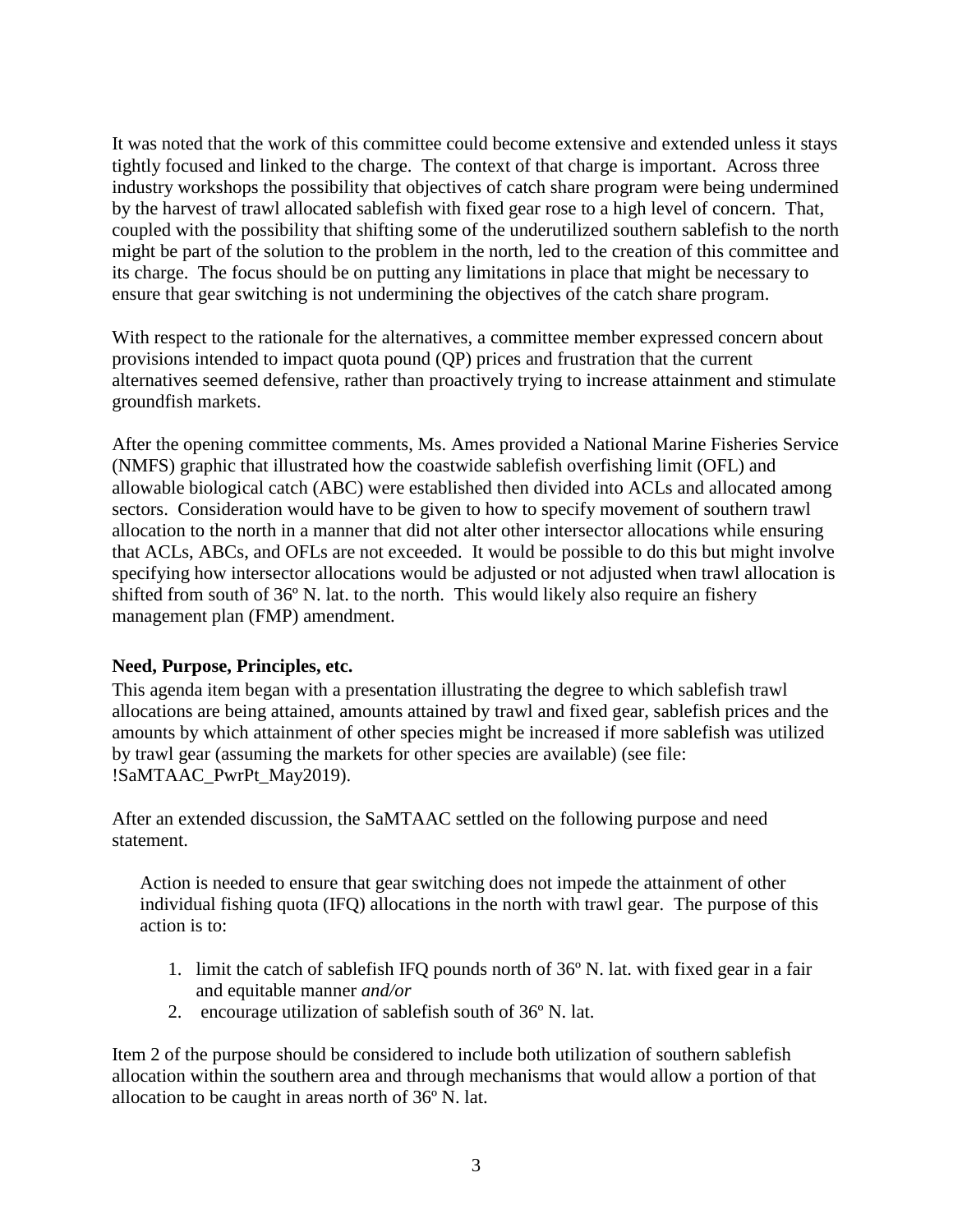### **Narrow Alternatives**

The committee decided to set aside the two alternatives that would allow the use of southern sablefish quota in the north (either through temporary reapportionment of the overall trawl allocation or the use of southern sablefish QP in northern areas, Alternatives 1 and 2). Some of the main considerations in making this decision were the difficulty of some of the allocational issues (both among individuals and between geographic areas), potential biological impacts, and that there is a sablefish assessment coming up (also see the opening comments above). The committee will work first to determine whether the issues in northern areas can be addressed through other alternatives, which do not shift the harvest of sablefish quota from south to north. It was suggested that these two alternatives be set aside and reconsidered after the other alternatives are completed and an initial assessment can be made of their adequacy. The committee completed the discussion by voting to table the alternatives.

### **Refine Remaining Alternatives**

With respect to Alternative 3, which would provide every account with a certain amount of trawl-only and unrestricted sablefish QP each year, the committee asked that it be reorganized to clearly indicate that the first two elements are central to the alternative and the others are optional provisions. During discussion, it was noted that a vessel could fish into deficit with fixed gear prior to the date on which all QP converts to unrestricted QP but the vessel would have to stop fishing until the deficit is covered. This might not occur until after the QP conversion date. Options were modified to provide the choice of eliminating the conversion date if an opt-out opportunity is included. The opt-out would be intended to meet the need of current participants with dedicated investment in the fishery, but phase them out over time while still providing an opportunity for gear switching by anyone who wanted to acquire the annually issued unrestricted QP, limited by the amount of such QP available.

Two of the five alternatives on the table going into the meeting (Alternatives 3 and 4) included options that use qualification criteria based on linking QS accounts to the gear switching history of vessel accounts. The committee was presented with a number of the complexities related to linking QS accounts to vessel account history through commonalities in ownership, including: changing linkages to vessel accounts over time; situations where ownership of a QS account is associated with multiple vessel accounts (through partial overlaps between QS account and vessel/vessel account owners); situations where ownership of a vessel/vessel account overlaps with multiple QS accounts (e.g. vessel is owned by a partnership, each of whom has their own QS account); and the nontransferability of QS accounts. Due to these complexities, combined with the precedent of the Council's use of permit history as the qualifier for both the fixed gear sablefish and trawl catch share program, the committee decided not to include the QS account qualification criteria option in the alternative that provided a gear switching endorsement<sup>[1](#page-3-0)</sup> and active trawler designation (Alternative 4). Because of similar complexities, the committee also eliminated from Alternative 4 an option which would set the gear switching limit for a gear switching endorsed vessel based on the QS owned by the owner of the endorsed vessel.

An approach for linking QS accounts to vessel account history developed by WDFW will continue to be explored for use in conjunction with qualification for opt-out eligibility under

<span id="page-3-0"></span><sup>&</sup>lt;sup>1</sup> In alternative 4, the endorsement was originally termed an "exemption" to the requirement that in order to gear switch a vessel would need to qualify as an active trawler. It was agreed that for consistency among alternatives the exemption could be called an endorsement.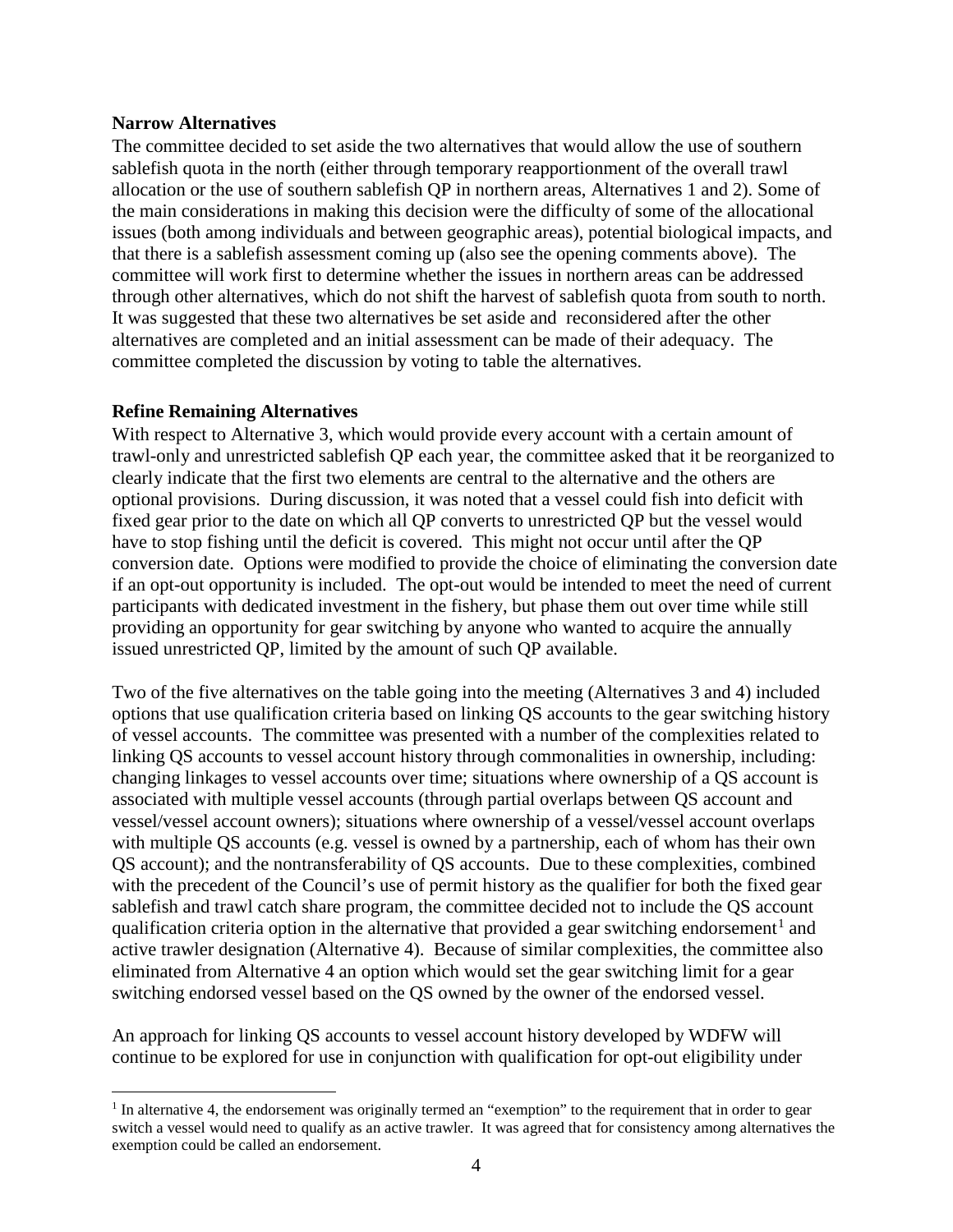Alternative 3. NMFS was somewhat cautious about the approach and would like to meet with WDFW to evaluate it over the summer. Committee members noted that even if the approach is not used for initial allocation, it may have some value in analysis of the alternatives.

The committee decided that for alternatives that would create a gear switching endorsement (Alternatives 4 and 5), the endorsement might be acquired based on vessel history or permit history but either way it would be attached to a groundfish trawl limited entry permit. If the qualification is based on vessel history, the endorsement will go with the permit associated with the vessel at the time of initial allocation. This approach will reduce program costs by avoiding the creation of a permit in addition to the already existing limited entry permit system.

The committee decided to eliminate the active trawler designation provision from the gear switching endorsement alternative of which it was a part (Alternative 4) and replace it with a low level gear switching limit that would be available for all vessels. The purpose of the alternative was to limit new entry by those who only wanted to gear switch and the active trawl provision was intended to provide ongoing gear switching opportunity for trawl vessels, as was originally specified in the program. However, the active trawl provision may create more problems than benefits. One example of the challenges is the question of how to deal with someone making use of the active trawl provision that does not trawl or fish for a year because of a mechanical situation. Instead, of the active trawl provision, all trawlers would be able to gear switch sablefish under an annual vessel catch limit that would be substantially lower than the limit for vessels that qualified for a gear switching endorsement. One approach for setting the lower level limit might be to identify a maximum percentage gear switching that should be allowed by vessels in this category and then adjust the limit annually to hold the fleet to that target.

Alternative 4 included an expiration option with specific sunset dates. In order to provide sufficient time after implementation to evaluate the performance of the alternative and to facilitate an orderly and efficient review of the program, the committee modified the option to tie it to the catch share program review that would be carried out as mandated by the MSA. The initial set of changes the committee made to Alternative 4 are provided in SaMTAAC Agenda Item F.3, Attachment 3.

Alternative 5 would create a gear switching endorsement for qualified participants, similar to Alternative 4. The committee clarified that both Alternatives 4 and 5 are not intended to limit gear switching targeted species other than northern sablefish. For vessels without a gear switching endorsement, under Alternative 4 there would be a low level limit to cover sablefish bycatch taken while targeting other species while under Alternative 5 discarding would be required by such vessels.

There was extensive discussion of a new option for Alternative 4 or 5 that would provide gear switching opportunity for entities that acquired quota share (QS) prior to the control date but did not qualify for an endorsement. The rationale was that individuals that had purchased QS for the purpose of gear switching should not have the value of their assets reduced by the imposition of a limit on gear switching. The analysis indicated that nine percent of the QS was owned by entities engaged in gear switching and during discussion the total value of that QS was estimated at eleven million dollars. Concern was expressed that this approach would not address gear switchers that just leased their QP. At the end of the discussion it was agreed that the proponent